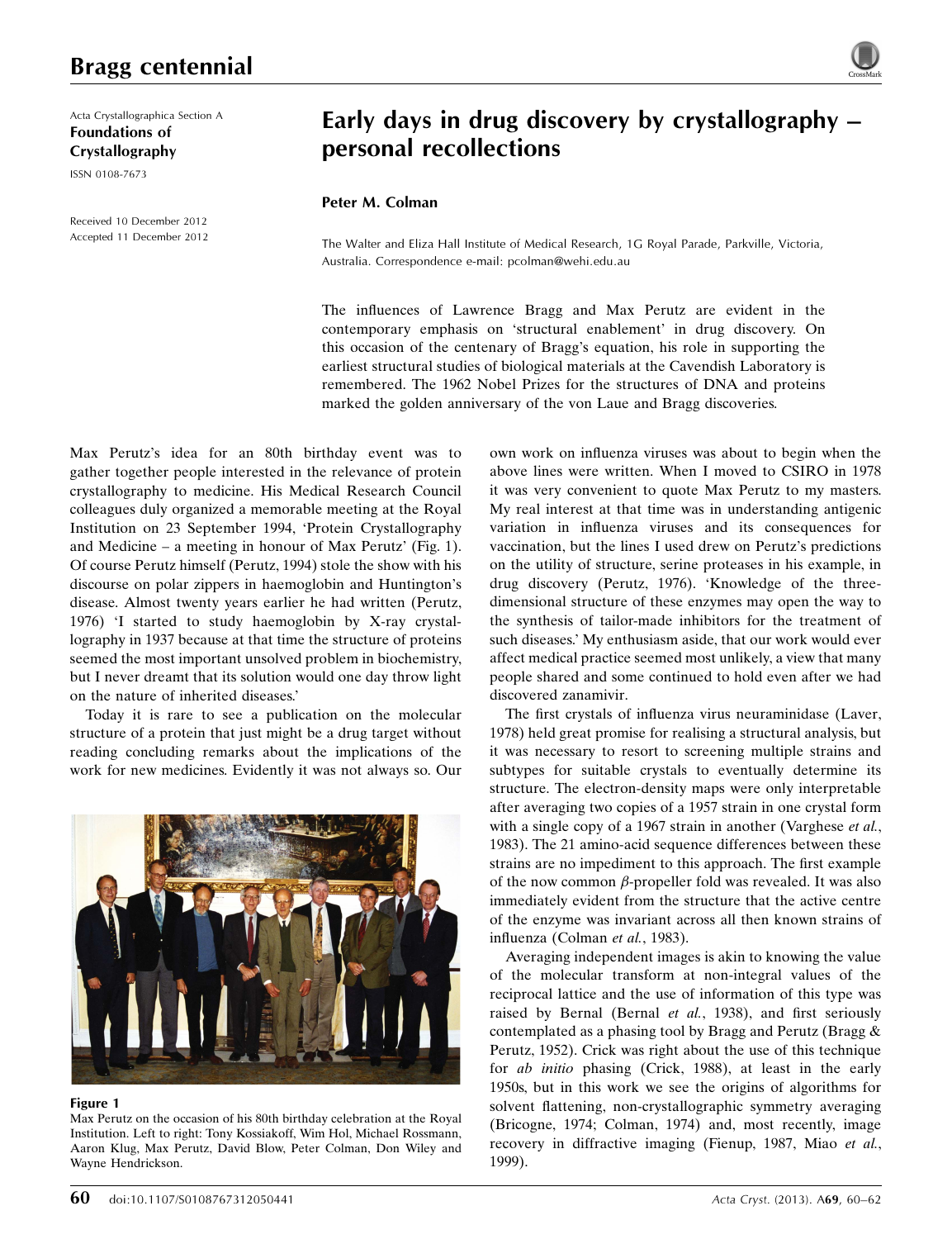The neuraminidase antigen lives in the shadow of its partner antigen, the viral haemagglutin, a molecule to really excite a structural biologist with its capacity to facilitate acid-catalysed fusion of the viral and endosomal membranes (Skehel & Wiley, 2000). It came as a shocking but welcome surprise that crystallography could inform a process as dynamic as membrane fusion. Like drug discovery, it is now commonplace to learn about such biological events from crystal structure studies.

By comparison to the haemagglutinin, the neuraminidase, another glycosidase in a lineage going back to lysozyme, held little interest. Furthermore, even the anti-neuraminidase antibodies raised during influenza infection were of secondary value to the host compared to those raised against the haemagglutinin. And then there was the question around the role for this enzyme activity on the surface of the virus. It was thought that the main function of neuraminidase in the life cycle was to liberate progeny virions from the infected cell surface (Palese & Compans, 1976), surely a rather late stage for therapeutic intervention. On the other hand, here was a



#### Figure 2

(a) The product of the neuraminidase-catalysed reaction, sialic acid, bound to the enzyme. (b) Overlay of zanamivir (green) and oseltamivir carboxylate (cyan) bound to neuraminidase.

truly unusual example of a viral enzyme whose function was not intracellular, and drugs targeting it would not need to cross the infected cell membrane to do their work.

The seminal crystallographic observation that led to zanamivir was the structure of the complex between neuraminidase and the product of the enzyme reaction, sialic acid (Varghese et al., 1992) (Fig. 2). The bound sugar is twisted, its carboxylate lying coplanar with the pyranose ring. The 4-hydroxyl entity points to a water-occupied pocket on the enzyme where straininvariant negatively charged amino acids are located. Three modifications to sialic acid each provide an increase of some two orders of magnitude to its affinity with the enzyme. The first is the establishment of an  $sp^2$  carbon at C2, placing the carboxylate equatorial and not axial, to the sugar. The second and third come from replacing the 4-hydroxyl with 4-ammonium and then 4-guanidium (zanamivir), thereby engaging protein carboxylate residues in the binding pocket for the 4-hydroxyl and displacing bound water molecules there (Varghese et al., 1995; von Itzstein et al., 1993).

A compound as hydrophilic as zanamivir does not cross membranes, neither does it need to unless the drug is to be delivered orally. The upper airways are readily accessible to inhaled drugs and Relenza is a formulation of zanamivir for oral inhalation. Our own attempts to find an orally available 'version' of zanamivir were unsuccessful (Taylor et al., 1998), but others succeeded (Kim et al., 1997). The requisite properties found in oseltamivir carboxylate (the active substance in Tamiflu) derive from its carbocyclic core and the substitution of the C6-glycerol moiety with a pentyl ether. Unlike the glycerol, the pentyl ether is not found in the natural substrate, sialic acid, and the consequences of this departure are that the neuraminidase must undergo a small conformation change to bind oseltamivir carboxylate that is not required for its binding to either zanamivir (Fig. 2) or the substrate sialic acid (Varghese et al., 1998). This structural difference is a small opening through which drug-resistant viruses are unleashed (Colman, 2009).

If we take the public remarks of the drug industry at face value, it is now unusual for a drug-discovery program to be initiated if the target is not 'structurally enabled'. Some contemporary work is quite remarkable, such as the discovery of ABT-737 (Oltersdorf et al., 2005) and its clinical analogue ABT-263. These molecules mimic the interaction between a helical peptide and the pro-survival Bcl-2 proteins, an event which triggers cell death by apoptosis and is frequently dysregulated in tumour cells (Lessene et al., 2008). Such advances hold great promise that ever more-challenging drug targets will be hit in the future.

### References

- [Bernal, J. D., Fankuchen, I. & Perutz, M. \(1938\).](http://scripts.iucr.org/cgi-bin/cr.cgi?rm=pdfbb&cnor=wl0019&bbid=BB1) Nature (London), 141[, 523–524.](http://scripts.iucr.org/cgi-bin/cr.cgi?rm=pdfbb&cnor=wl0019&bbid=BB1)
- [Bragg, L. & Perutz, M. F. \(1952\).](http://scripts.iucr.org/cgi-bin/cr.cgi?rm=pdfbb&cnor=wl0019&bbid=BB2) Proc. R. Soc. London Ser. A, 213, [425–435.](http://scripts.iucr.org/cgi-bin/cr.cgi?rm=pdfbb&cnor=wl0019&bbid=BB2)
- [Bricogne, G. \(1974\).](http://scripts.iucr.org/cgi-bin/cr.cgi?rm=pdfbb&cnor=wl0019&bbid=BB3) Acta Cryst. A30, 395–405.
- [Colman, P. M. \(1974\).](http://scripts.iucr.org/cgi-bin/cr.cgi?rm=pdfbb&cnor=wl0019&bbid=BB4) Z. Kristallogr. 140, 344–349.
- [Colman, P. M. \(2009\).](http://scripts.iucr.org/cgi-bin/cr.cgi?rm=pdfbb&cnor=wl0019&bbid=BB5) Annu. Rev. Biochem. 78, 95–118.